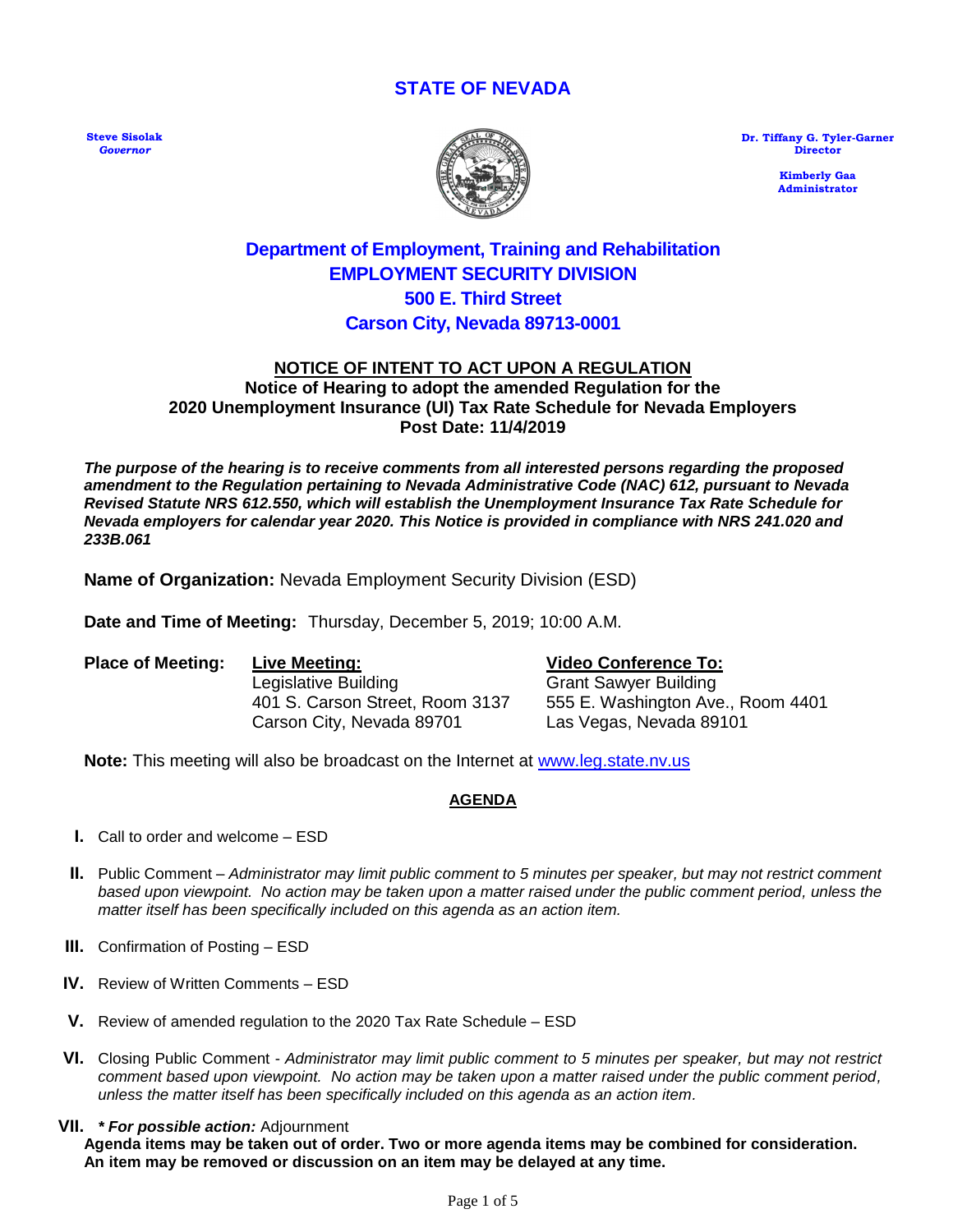Employment Security Division Hearing Notice and Agenda December 5, 2019

# **NOTICE AND EXPLANATION**

The purpose of the hearing is to receive comments from all interested persons regarding the amendment of a Regulation that pertains to Chapter 612 of the NAC.

The following information is provided pursuant to the requirements of NRS 233B.0603:

**1. Statement of the need for and purpose of the proposed regulation or amendment**

The proposed amendment to the Regulation pertaining to NAC 612, pursuant to Nevada Revised Statue NRS 612.550, will establish the Unemployment Insurance Tax Rate Schedule for Nevada employers for calendar year 2020.

#### **2. Description of the proposed regulation**

This Regulation affects all Nevada employers subject to Nevada's Unemployment Compensation Law that pay a tax rate subject to the Experience Rating system.

#### **3. Estimated Economic Impact**

All Nevada employers subject to Unemployment Insurance (UI) contributions and eligible for experience rating will be affected by the proposed regulation, constituting approximately 52,363 employers, or 65.9% of all employers registered with the Employment Security Division. This regulation represents dropping the average UI contribution rate at 1.65% in 2020, as recommended by the Employment Security Council on October 3, 2019.

#### **Adverse Impacts**

With the overall rate decline employers will experience, there are no adverse impacts to this regulation, as the average contribution rate will fall to 1.65%. This will drop the average cost per employee by \$45.40 to \$592.80.

#### **Beneficial Impacts**

With the 1.65% average contribution rate, the total costs paid by Nevada employers will fall from 1.90% on average to 1.70% of wages subject to contributions. Even with a statutory increase in the wages subject to unemployment contributions, which rose from \$31,200 in 2019 to \$32,500 in 2020, the average cost per employee at the maximum taxable wage base will fall from \$592.80 to \$547.40 in 2020. This regulation will lead to a continued increase in reserves in the UI Trust Fund, which is projected to grow by \$376 million from September 30, 2019 to September 30, 2020, building reserves in the event of an economic downturn.

#### **Immediate Impacts**

This Regulation will adopt the experience rating schedule that will be in effect for calendar year 2020. The Average Unemployment Contribution Rate of 1.65%, together with the Career Enhancement Program Assessment (CEP), will decrease the total rate from 1.90% in 2019 to 1.70% of wages subject to unemployment contributions in 2020.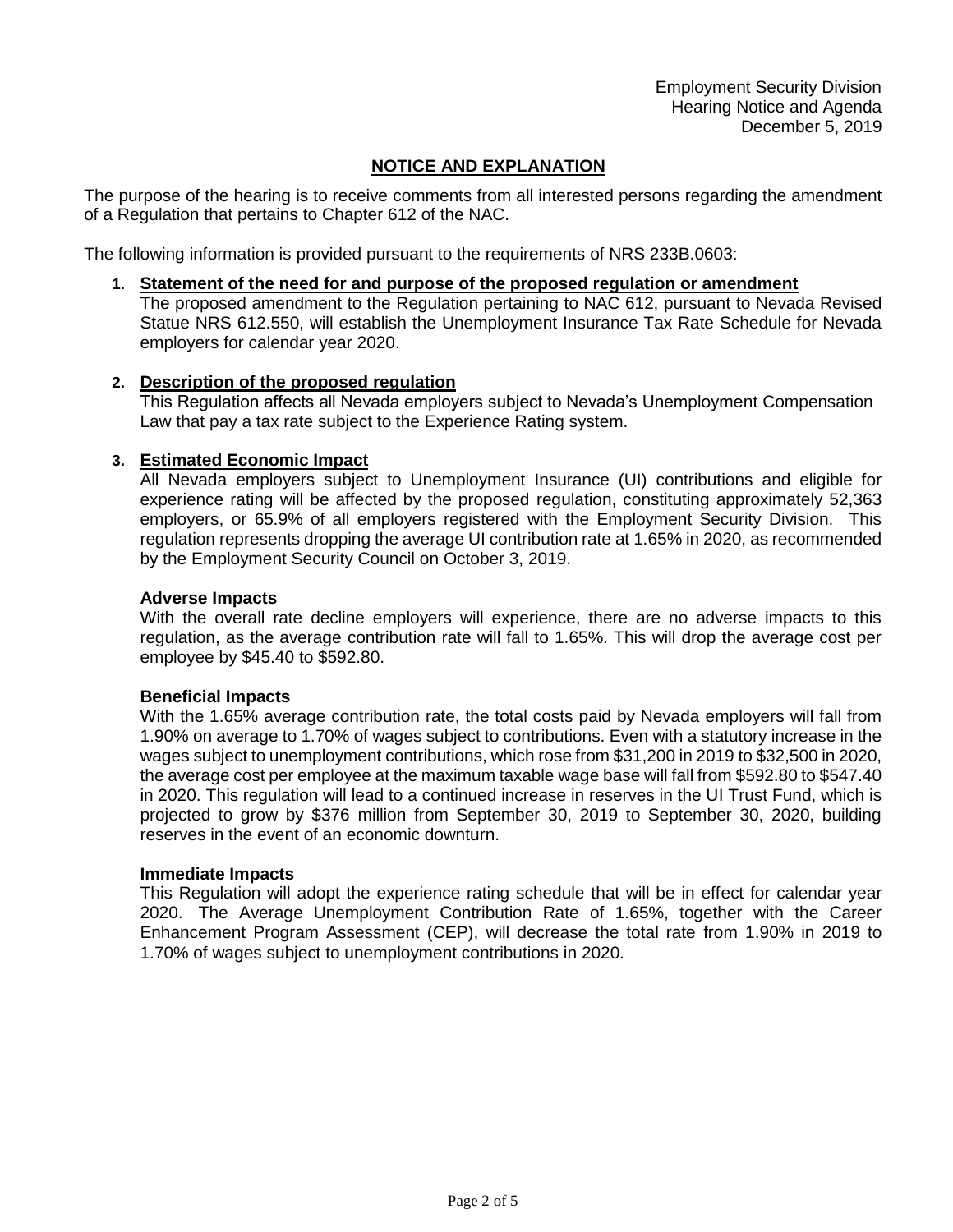#### **Long - Term Impacts**

This Regulation will continue to build reserves in the Nevada Unemployment Insurance Trust Fund, earning interest to the credit of that fund and helping to improve the State's ability to pay unemployment benefits in advance of a future recession.

#### **4. Methods used in determining the impact on a small business**

This analysis was conducted by the state employee with the most understanding of the subject of unemployment insurance data. Analysis of expected benefit costs comes from a model of estimated employment growth and estimated average wage growth on a quarter-by-quarter basis throughout the time period to which the regulation would apply. Data about the number, size, and distribution of employers comes from the records of the Division from the required reports filed by those employers.

# **5. Estimated Cost of Enforcement**

This regulation will be enforced as a regular part of ongoing UI operations, and does not represent any additional burden on staff time, as the regulation is used to modify contribution rates each year. Funding for the administration of the UI program is provided to the Department by the US Department of Labor.

# **6. Overlap or duplication of regulations**

This regulation is only an annual modification to the unemployment insurance contribution schedule. Therefore, this regulation does not duplicate or provide a more stringent standard than any other regulation of federal, state, or local governments.

#### **7. Requirement pursuant to federal law**

The proposed Regulation is not required by federal law.

#### **8. More stringent than federal regulations**

This Regulation is an annual update of Nevada's Unemployment Insurance contribution schedule and does not overlap any federal or local rules or Regulations. Therefore, this Regulation does not provide a more stringent standard than any other regulation of federal, state or local governments.

#### **9. New or increased fee**

This Regulation does not impose any new or increased fees on employers, as it decreases the average UI contribution rate from 1.85% in 2019 to 1.65% in 2020. The overall average rate, which includes the CEP rate of 0.05%, will decrease from 1.90% to 1.70%.

#### **10. Public Comments**

Persons wishing to comment upon the proposed action of the Department of Employment, Training and Rehabilitation (DETR), ESD, may appear at the scheduled public hearing or address their comments, data, views or arguments in writing to the ESD, 500 E. Third Street, Carson City, Nevada 89713 – Attention Joyce Golden. The ESD must receive all written submissions on or before November 26, 2019. If no person who is directly affected by the proposed action appears to request time to make an oral presentation, the ESD may proceed immediately to action upon any written submissions.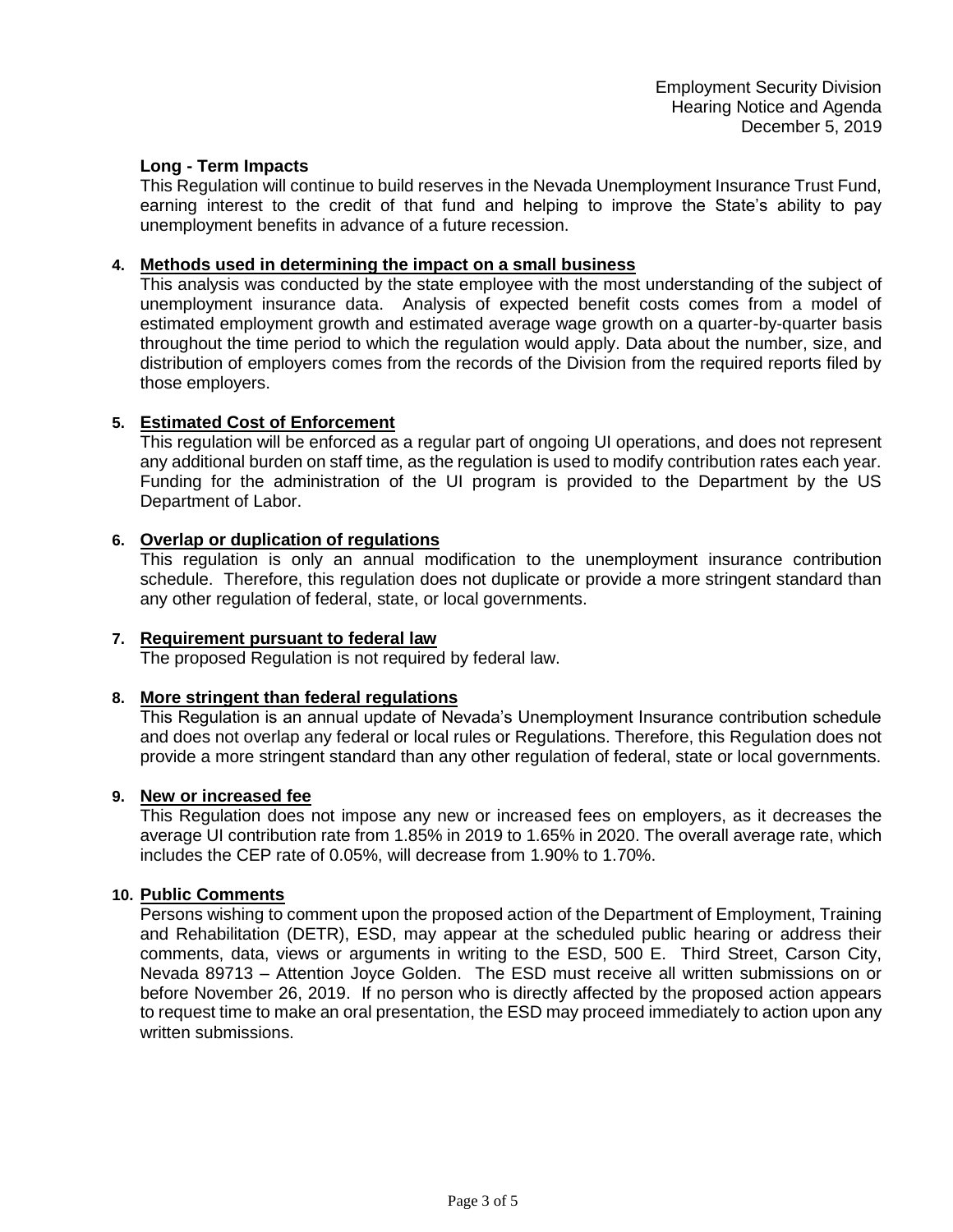#### **11. Locations where the text of the rule may be inspected and copied**

A copy of this Notice and the Regulation to be amended will be on file at the Nevada State Library and Archives, 100 N. Stewart Street, Carson City, Nevada 89701, for inspection by members of the public during business hours. Additional copies of the Notice and the Regulation to be amended will be available at the Department of Employment, Training and Rehabilitation, Employment Security Division, 500 E. Third Street, Carson City, Nevada 89713; and in all counties in which an office of the agency is not maintained, at the main public library, for inspection and copying by members of the public during business hours. This Notice and the text of the proposed Regulation are also available in the State of Nevada Register of Administrative Regulations, which is prepared and published monthly by the Legislative Counsel Bureau pursuant to NRS 233B.0653, and on the Internet at [http://www.leg.state.nv.us.](http://www.leg.state.nv.us/) Copies of this Notice and the proposed Regulation will also be mailed to members of the public upon request. To obtain a copy of the proposed Regulation and Small Business Impact Statement, write to the Department of Employment, Training and Rehabilitation, Employment Security

Division, 500 E. Third Street, Carson City, Nevada 89713, or telephone Joyce Golden at (775) 684- 3909. Copies of pertinent documents will also be made available on the DETR web site at: [http://nvdetr.org.](http://nvdetr.org/) A reasonable fee may be charged for copies if it is deemed necessary. This does not apply to a public body subject to the Open Meeting Law.

This proposed Regulation has been publicly noticed in accordance with Nevada's Open Meeting Law, public comment has been solicited and the Regulation has been submitted to the Legislative Counsel Bureau for review, as outlined in NRS 233B.064 cited below.

#### **12. Subsection 2 of NRS 233B.064**

**"Permanent regulation: Prohibition against adoption until text approved or revised by Legislative Counsel; agency to provide written notification to Legislative Counsel of date of adoption; agency to issue statement of reasons for adoption upon request.**

1. An agency shall not adopt, amend or repeal a permanent regulation until it has received from the Legislative Counsel the approved or revised text of the regulation in the form to be adopted. The agency shall immediately notify the Legislative Counsel in writing of the date of adoption of each regulation adopted.

2. Upon adoption of any regulation, the agency, if requested to do so by an interested person, either before adoption or within 30 days thereafter, shall issue a concise statement of the principal reasons for and against its adoption, and incorporate therein its reason for overruling the consideration urged against its adoption."

**NOTE**: Persons with disabilities who require reasonable accommodations or assistance at the meeting should notify the Employment Security Division in writing at 500 E. Third Street, Carson City, Nevada 89713, or call Joyce Golden at (775) 684-3909 *(for individuals who are deaf or have hearing disabilities, dial TTY (800) 326- 6868 or 711 for Relay Nevada)* or send a fax to (775) 684-3910 within 72 hours of meeting date and time. Supporting materials as provided for in NRS 241.020(5) may be obtained by contacting Joyce Golden at the above-noted contact information.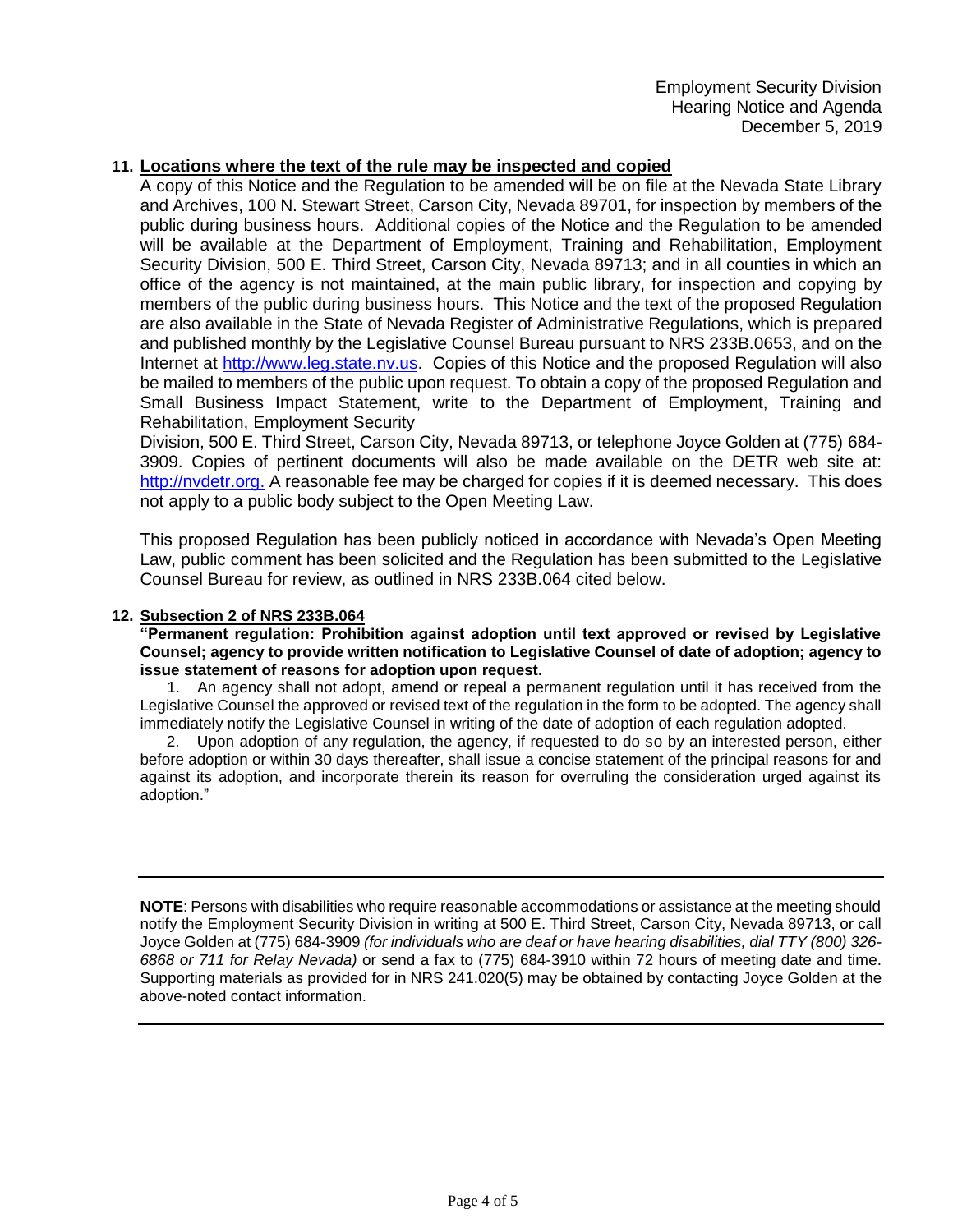#### **Notice of this meeting was posted at the following locations on or before 9 a.m. on the thirtieth (30th) working day prior to the scheduled meeting date.**

Nevada State Library & Archives, 100 North Stewart Street, Carson City, NV 89701 Legislative Building, 401 South Carson Street, Carson City, NV 89701 Grant Sawyer State Building, 555 E. Washington Ave., Las Vegas, NV 89101 Legislative Counsel Bureau Web Site Department of Employment, Training and Rehabilitation Web Site All County Libraries in Nevada Employment Security Division, State Administrative Office, 500 East Third Street, Carson City, NV 89713 Employment Security Division Southern Administrative Office, 2800 E. St. Louis Ave., Las Vegas, NV 89104 Unemployment Insurance Contributions, 1320 South Curry Street, Carson City, NV 89703 Las Vegas Field Audit Office, 2800 E. St. Louis Ave., Las Vegas, NV 89104 Appeals Office, 2800 E. St. Louis Ave., Las Vegas, NV 89104 Reno Day Labor Office, 420 Galletti Way, Sparks, NV 89431 American Job Center of Nevada, 4001 South Virginia Street, Reno, NV 89502 Las Vegas Day Labor Office, 1001 North A Street, Las Vegas, NV 89106 Nevada JobConnect-Carson City, 1929 North Carson Street, Carson City, NV 89701 Nevada JobConnect-Elko, 172 Sixth Street, Elko, NV 89801 Nevada JobConnect-Ely, 1500 Avenue F, Suite 1, Ely, NV 89301 Nevada JobConnect-Fallon, 121 Industrial Way, Fallon, NV 89406 Nevada JobConnect-Henderson, 4500 E. Sunset Road, Suite 40, Henderson, NV 89014 Nevada JobConnect-Las Vegas, 3405 South Maryland Parkway, Las Vegas, NV 89169 Nevada JobConnect-North Las Vegas, 2827 Las Vegas Boulevard North, Las Vegas, NV 89030 Nevada JobConnect-Sparks, 2281 Pyramid Way, Sparks, NV 89431 Nevada JobConnect-Winnemucca, 475 Haskell St., Suite 1, Winnemucca, NV 89445

Notice of this meeting was posted on the Internet on the following websites: DETR's Public Notices website at: [https://detr.nv.gov/Page/PUBLIC\\_NOTICES,](https://detr.nv.gov/Page/PUBLIC_NOTICES) the State of Nevada's Public Notices website at: [https://notice.nv.gov/,](https://notice.nv.gov/) and the Administrative Regulation Notices website at: [http://www.leg.state.nv.us/App/Notice/A/.](http://www.leg.state.nv.us/App/Notice/A/)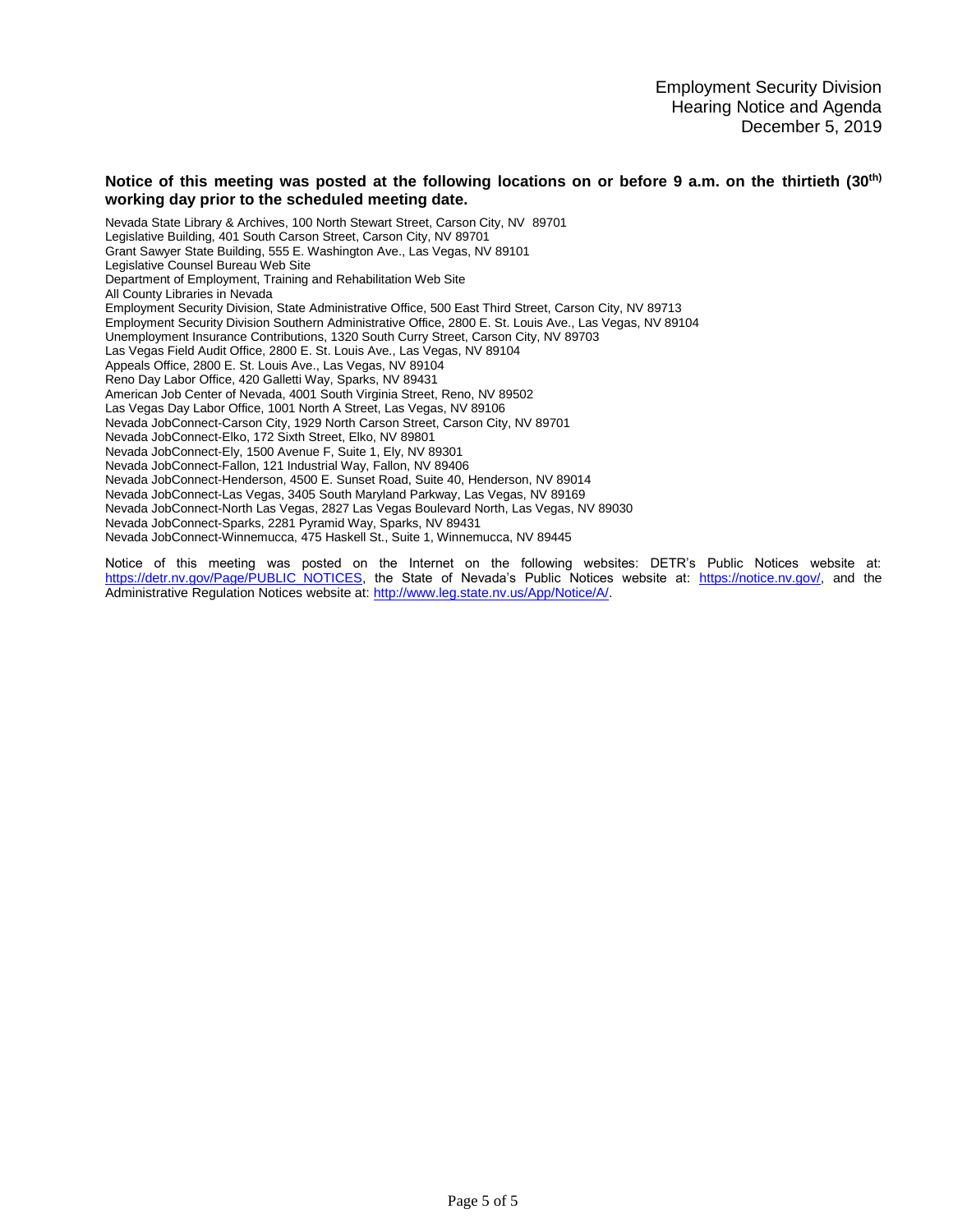# **PROPOSED REGULATION OF THE ADMINISTRATOR OF THE EMPLOYMENT SECURITY DIVISION OF THE DEPARTMENT OF EMPLOYMENT, TRAINING AND REHABILITATION**

# **LCB File No. R096-19**

October 24, 2019

EXPLANATION – Matter in *italics* is new; matter in brackets **[**omitted material**]** is material to be omitted.

AUTHORITY: §§1 and 2, NRS 612.220 and 612.550.

A REGULATION relating to unemployment compensation; prescribing the contribution rate schedule for calendar year 2020; and providing other matters properly relating thereto.

#### **Legislative Counsel's Digest:**

The Unemployment Compensation Law requires employers to make contributions to the Unemployment Compensation Fund for the purpose of providing temporary benefits to persons who become involuntarily unemployed. (Chapter 612 of NRS) The amount of each employer's contribution is a percentage of the employer's average annual payroll. Existing law establishes a standard contribution rate of 2.95 percent. (NRS 612.540) However, after an employer has accumulated a specified number of consecutive calendar quarters of contribution and benefit experience, depending on the quarter in which the employer became subject to the Unemployment Compensation Law, the Administrator of the Employment Security Division of the Department of Employment, Training and Rehabilitation assigns the employer to a class of employers whose contribution rate is based on their previous experience with unemployment, as determined by a reserve ratio formula. An employer's reserve ratio is calculated by subtracting the benefits charged to the employer's account for all previous years from the contributions paid by the employer during all previous years and dividing the difference by the employer's average payroll for the previous 3 years. Each year the Administrator prescribes the contribution rate schedule for each such class of employers. (NRS 612.550) This regulation prescribes the contribution rate schedule for calendar year 2020.

**Section 1.** NAC 612.270 is hereby amended to read as follows: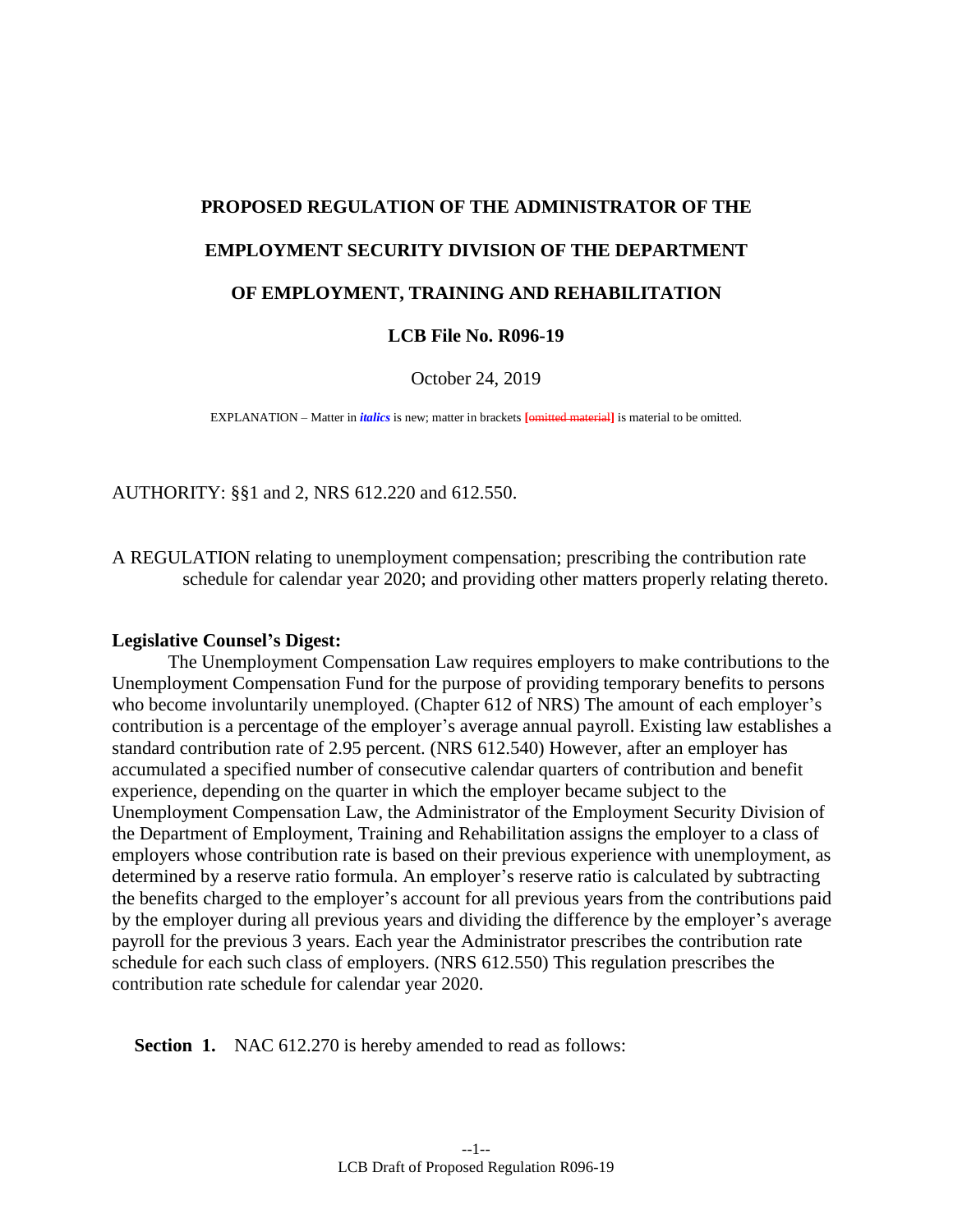612.270 The Administrator establishes the following schedule of contribution rates for eligible employers for calendar year **[**2019:**]** *2020:*

1. Class 1: A rate of 0.25 percent is assigned to each employer whose reserve ratio is **[**14.5**]** *14.2* percent or more;

2. Class 2: A rate of 0.55 percent is assigned to each employer whose reserve ratio is at least **[**12.9**]** *12.6* percent but less than **[**14.5**]** *14.2* percent;

3. Class 3: A rate of 0.85 percent is assigned to each employer whose reserve ratio is at least **[**11.3**]** *11.0* percent but less than **[**12.9**]** *12.6* percent;

4. Class 4: A rate of 1.15 percent is assigned to each employer whose reserve ratio is at least **[**9.7**]** *9.4* percent but less than **[**11.3**]** *11.0* percent;

5. Class 5: A rate of 1.45 percent is assigned to each employer whose reserve ratio is at least **[**8.1**]** *7.8* percent but less than **[**9.7**]** *9.4* percent;

6. Class 6: A rate of 1.75 percent is assigned to each employer whose reserve ratio is at least **[**6.5**]** *6.2* percent but less than **[**8.1**]** *7.8* percent;

7. Class 7: A rate of 2.05 percent is assigned to each employer whose reserve ratio is at least

**[**4.9**]** *4.6* percent but less than **[**6.5**]** *6.2* percent;

8. Class 8: A rate of 2.35 percent is assigned to each employer whose reserve ratio is at least **[**3.3**]** *3.0* percent but less than **[**4.9**]** *4.6* percent;

9. Class 9: A rate of 2.65 percent is assigned to each employer whose reserve ratio is at least

**[**1.7**]** *1.4* percent but less than **[**3.3**]** *3.0* percent;

10. Class 10: A rate of 2.95 percent is assigned to each employer whose reserve ratio is at least  $[0.1]$   $-0.2$  percent but less than  $[1.7]$   $1.4$  percent;